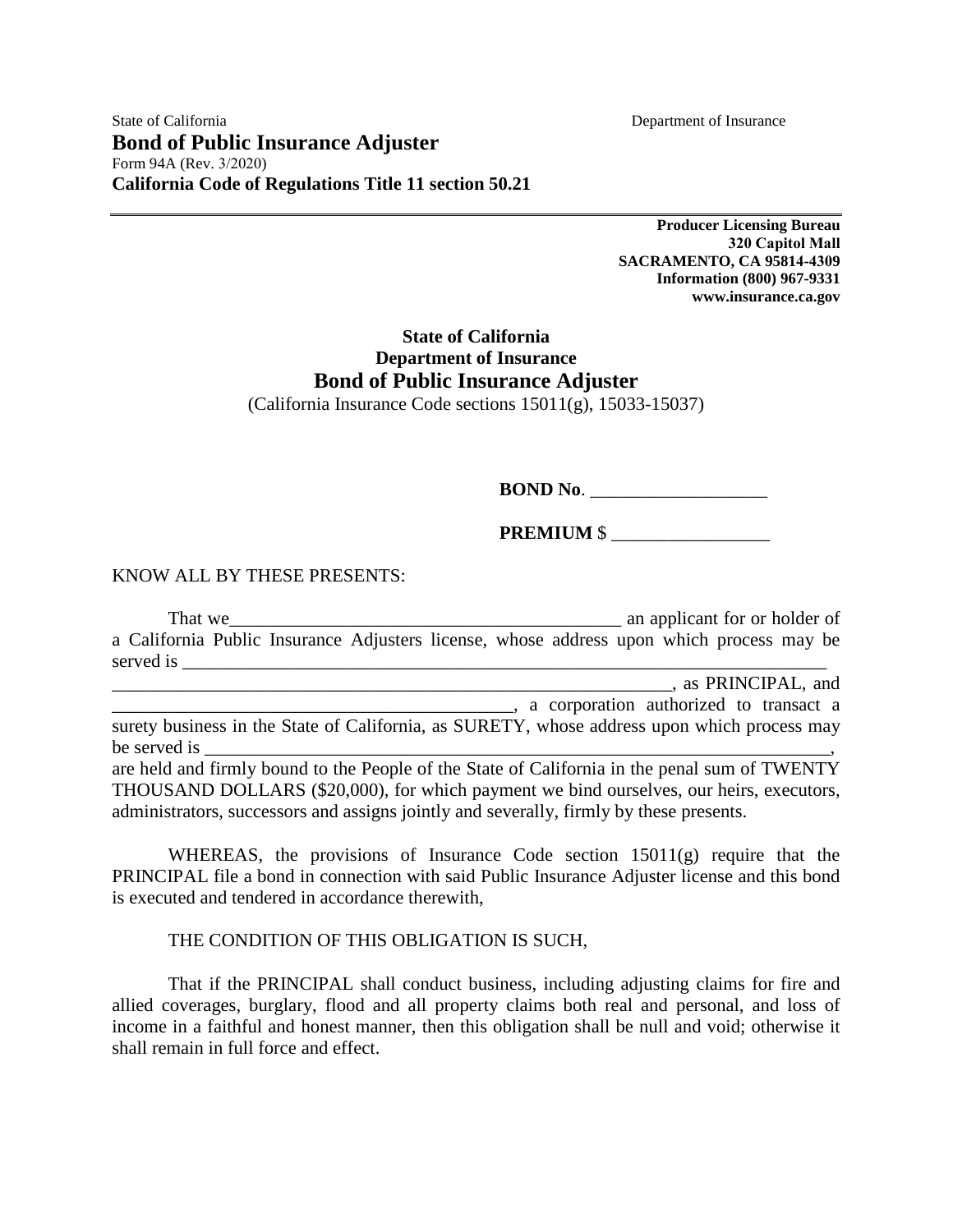This bond shall be deemed continuous in form and shall remain in full force and effect and shall run concurrently with the license period for which the license is granted and each and every succeeding renewal period or periods, or until the bond is canceled by the Surety. The Surety may cancel the bond and be released of further liability hereunder by delivering 30 days' notice to the Commissioner. Such cancellation shall not affect any liability incurred or accrued prior to the termination of the 30-day period, after which liability hereunder shall cease except as to any liability or indebtedness therefor incurred or accrued hereunder.

The aggregate liability of the Surety hereunder on all claims whatsoever shall not exceed the penal sum of this bond.

This bond is executed by the Surety to comply with and the bond shall be subject to the provisions of Chapter 2 (commencing with section 15000), of Division 5 of the California Insurance Code and to the provisions of Chapter 2 (commencing with section 995.010) of Title 14 of Part 2 of the California Code of Civil Procedure.

By executing this bond, Principal and Surety agree any action on this bond shall be instituted and prosecuted in the counties of the State of California, with service by U.S. mail as prescribed in the California Code of Civil Procedure sections 417.10 and 417.20 and this bond shall be governed by the laws of the State of California.

|  | Name of Public Adjuster    |
|--|----------------------------|
|  | By                         |
|  | Name and Title of Signator |
|  |                            |
|  | Name of Surety             |
|  |                            |
|  | Name and Title of Signator |
|  |                            |
|  | Name and Title of Signator |